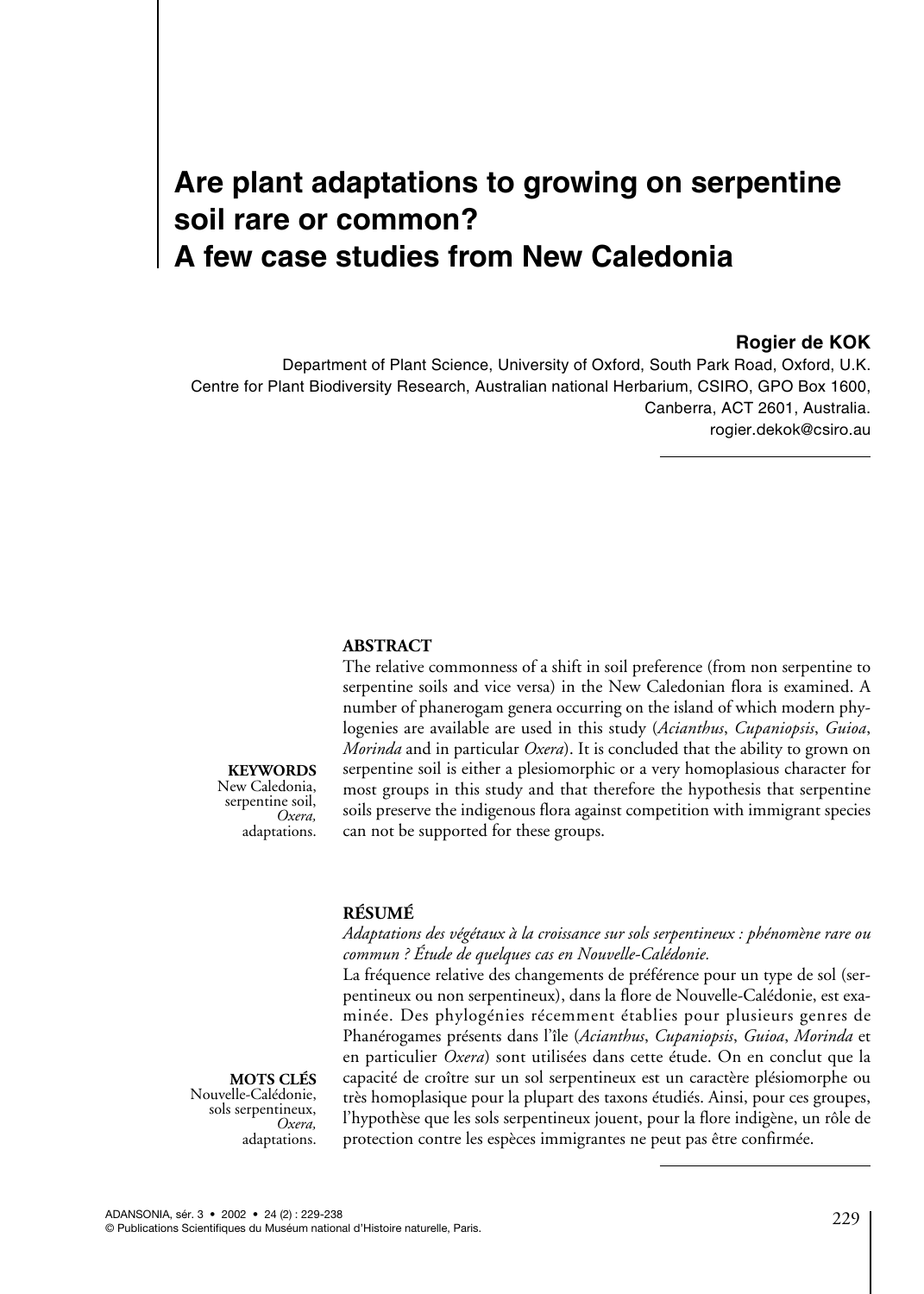## **INTRODUCTION**

New Caledonia is recognised as a global "hot spots" for biodiversity (MEYERS et al. 2000), in part because of its high diversity among the phanerogams (MORAT 1993b; JAFFRÉ 1992; THORNE 1965). The island has 165 families of angiosperms and gymnosperms, with a total of approximately 3021 native species, of which 76.9% are endemic (MORAT et al. 2001; LOWRY 1998). A number of different and sometimes conflicting hypotheses have been proposed to explain this high level of diversity. These include:

A) New Caledonia's Gondwanan origin and ancient isolation have preserved a number of taxa that went extinct elsewhere (THORNE 1965; HOLLOWAY 1979; LOWRY 1991; JAFFRÉ 1992; MORAT 1993a, 1993b).

B) The presence of a great variety of soil types and especially the fragmentation and isolation of sites with serpentine soil has contributed to a great variety of niches (THORNE 1965; CARLQUIST 1974; HOLLOWAY 1979; JAFFRÉ 1992; MORAT 1993a, 1993b).

C) Serpentine soils have preserved the "primitive" elements of the indigenous flora, which are adapted to living on these soils, protecting them against competition from more aggressive "advanced" immigrant species (usually from different families) which cannot live on serpentine soils (MORAT et al. 1986; LOWRY 1991; JAFFRÉ 1992; MORAT 1993b).

D) The variation in topographic relief and its corresponding diversity of climatic conditions have contributed to a great number of available niches (THORNE 1965; CARLQUIST 1965, 1974; MORAT 1993b).

E) The ability of some plants to disperse over long distances from areas such as New Zealand, New Guinea and East Australia to New Caledonia have enriched the local flora (THORNE 1965; MORAT et al. 1986).

F) New Caledonia' s climatic stability has protected the representatives of some lineages that have gone extinct elsewhere during radical climate changes (RAVEN & AXELROD 1972; HOLLOWAY 1979).

The geological history of New Caledonia during the last 30-40 million years has been dominated by the covering of the island, associated with the eastward movement of the continental plate, with a sheet of ultramafic rock (HOLLOWAY 1979; AITCHISON et al. 1995). Originally this 2000 m thick sheet covered almost the whole island, but has been eroded away and now occupies only about a third of the surface (MORAT et al. 1984; see also LOWRY 1998). These events must have had an enormous impact on the biota of the island through processes such as extinction, adaptation and fragmentation of populations.

The aim of this paper is to evaluate the impacts on the flora of some of the effects of these geological events. I would like to investigate the relative importance of one of the hypothesized causes of the high phanerogam biodiversity on New Caledonia (hypothesis C). How common have shifts in soil preference been (to and from serpentine) within various endemic plant clades? If a shift in soil preference from non serpentine to serpentine soils is a common event in the evolutionary history of a group, then it would suggest that serpentine soils may not have a special ability to protect species that can grow on them from direct competition involving species that are not tolerant of these substrates, in which case hypothesis (C) must therefore be rejected.

A number of authors (CARLQUIST 1965, 1974; JAFFRÉ et al. 1987; LOWRY 1998) have expressed doubt about the presumed ability of serpentine soils to preserve the "primitive" indigenous flora selectively against competition from more aggressive "advanced" immigrant species. They accept that serpentine soil may in theory hinder the colonisation of a given area. However, they believe that colonisation will eventually take place if sufficient time is available for plants to adapt to the new conditions. The protection of the original flora from competition with these new species would therefore be only temporary.

## **MATERIALS AND METHODS**

In order to estimate the number of shifts in soil preference in a group, we need to document the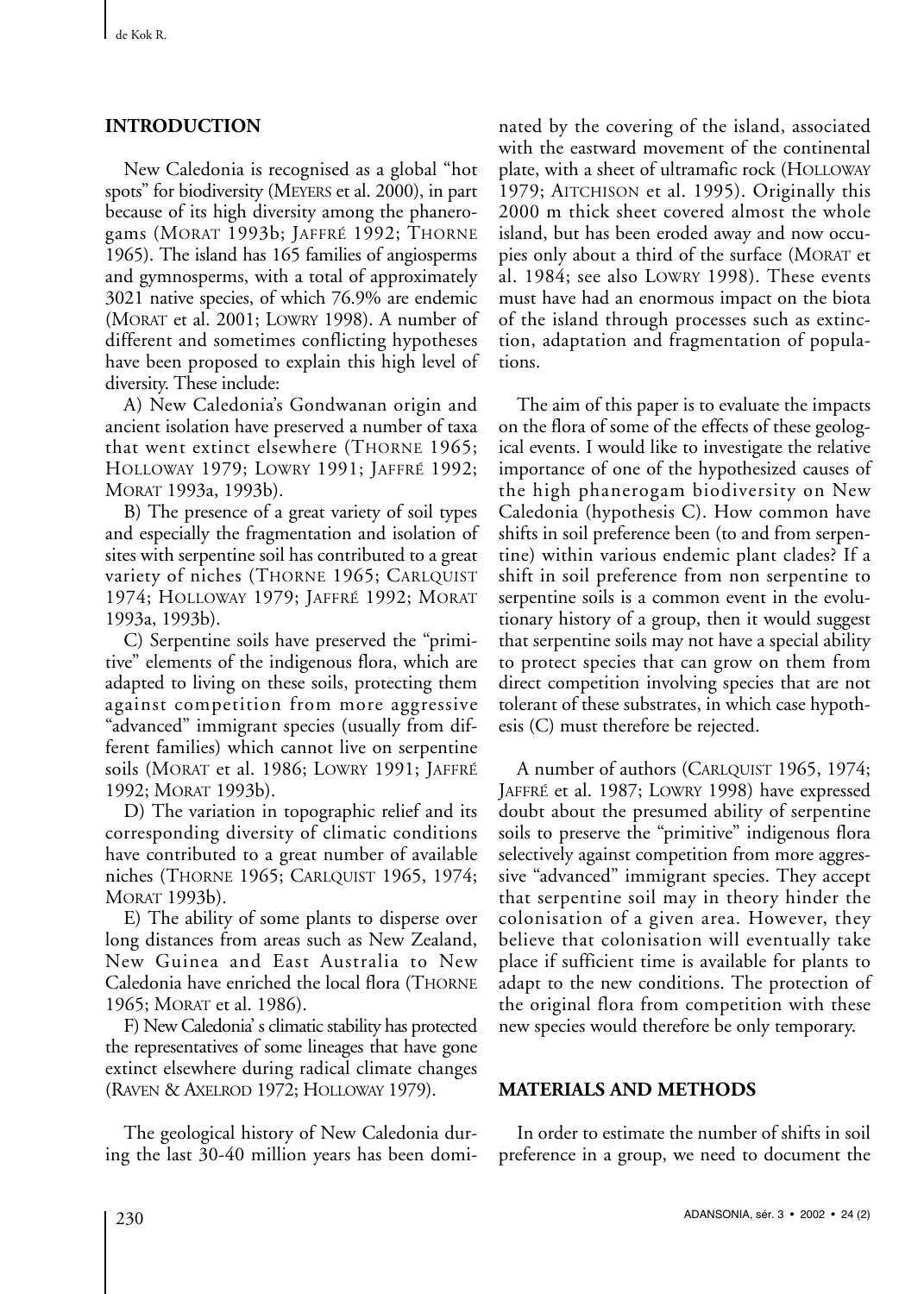soil preference of each species and to record the fidelity of these species to a particular soil type. A cladistic analysis of a group provides a basis for estimating the number of shifts in soil type preference in the evolutionary history of a group. Data about soil preferences were taken from recent revisions (see below). Taxa that can grown both on and off serpentine soil (taxa marked with a "d" in Figs. 1-5) have been treated in this study as uncertain and are thus considered to provide no information about the most likely character state at that node and below it. Those taxa about which no data were available have been marked with a question mark (?). Cladograms have been widely used to examine ecological traits (see BROOKS & MCLENNAN 1991; HARVEY & PAGEL 1991), which are inherited by plants in the same way as morphological characters and can therefore be used in the same way in a phylogeny. In this study I am only interested in the outcome of the adaptation process. I do not assume that one particular set of physiological and/or morphological adaptations which evolved in one group of plants to cope with the environmental pressures presented by serpentine substrates is homologous with those of other groups of plants examined. This would be unlikely given what we know about such adaptations. There are several known mechanisms that explain how plants can tolerate serpentine soils, some external such as preventing the uptake of a toxic level of metals, others internal e.g., the removal or naturalisation of the toxic elements (ANTONOVICS et al. 1971; VERKLEIJ et al. 1991). What I wish to compare here are the results of these adaptations, namely the "ability to grow on serpentine soil", not the specific method of adaptation. For this it does not matter whether these characters are homologous between the different groups of plants examined. What is important is that they all exhibit one type of adaptation or another to these soils.

Similarly I am not concerned with whether adaptive radiation occurred following or in association with a shift in soil preferences. The data presented here do not allow any inferences to be made about differences in the rate of evolution between plants growing on different soil types. It can only deal with the question of whether these shifts are common or rare in the evolution of a

group and whether any patterns can be detected when comparing several groups of plants.

The genera used in this research have all been recently revised and analysed using cladistic methods. They also all have species that grow on different soil types in New Caledonia.

The genus *Oxera* is ideal for this research, as it has recently and been revised and cladisticaly analysed (58 morphological characters,  $CI = 0.43$ and RI = 0.78) (DE KOK 1997; DE KOK & MABBERLEY 1999) and is a monophyletic group with many species growing on different substrate types (DE KOK 1997). Of the 23 New Caledonian taxa of *Oxera*, ten are restricted to serpentine soils, four occur only on soils derived from schists and one is restricted to calcareous soils (Table 1). This kind of substrate specificity is not necessarily a result of ecological constraints but could also be a result of historical factors. For instance, *O. microcalyx* is restricted to the Plateau de Dogny, which does not have serpentine soils. It could have evolved locally and therefore may never been exposed to serpentines. I did not have the opportunity to test this hypothesis using transplantation experiments.

The second genus used is *Morinda* L. (Rubiaceae). JOHANSSON (1994) revised the New Caledonian members, and produced a cladogram  $(18 \text{ morphological characters}, \text{CI} = 0.58)$  that included the 11 New Caledonian species as well as some representatives from other Pacific islands. He believed that the cladogram provided only marginal support for the hypothesis that the occurrence of species on serpentine soil is a plesiomorphic character for the genus (JOHANSSON 1994).

The genus *Cupaniopsis* Radlk. (Sapindaceae) was revised and cladisticaly analysed (39 morphological characters,  $CI = 0.58$ ) by ADEMA (1991). It has 27 species on New Caledonia which do not form a monophyletic group. Most New Caledonian species belong to one monophyletic assemblage, which he called the "upper group", containing 15 species, of which the New Caledonia taxa form the paraphyletic base. Five other New Caledonian species belong to a clade that he called the "middle group".

VAN WELZEN (1990) revised and cladisticaly analysed (67 morphological characters, CI =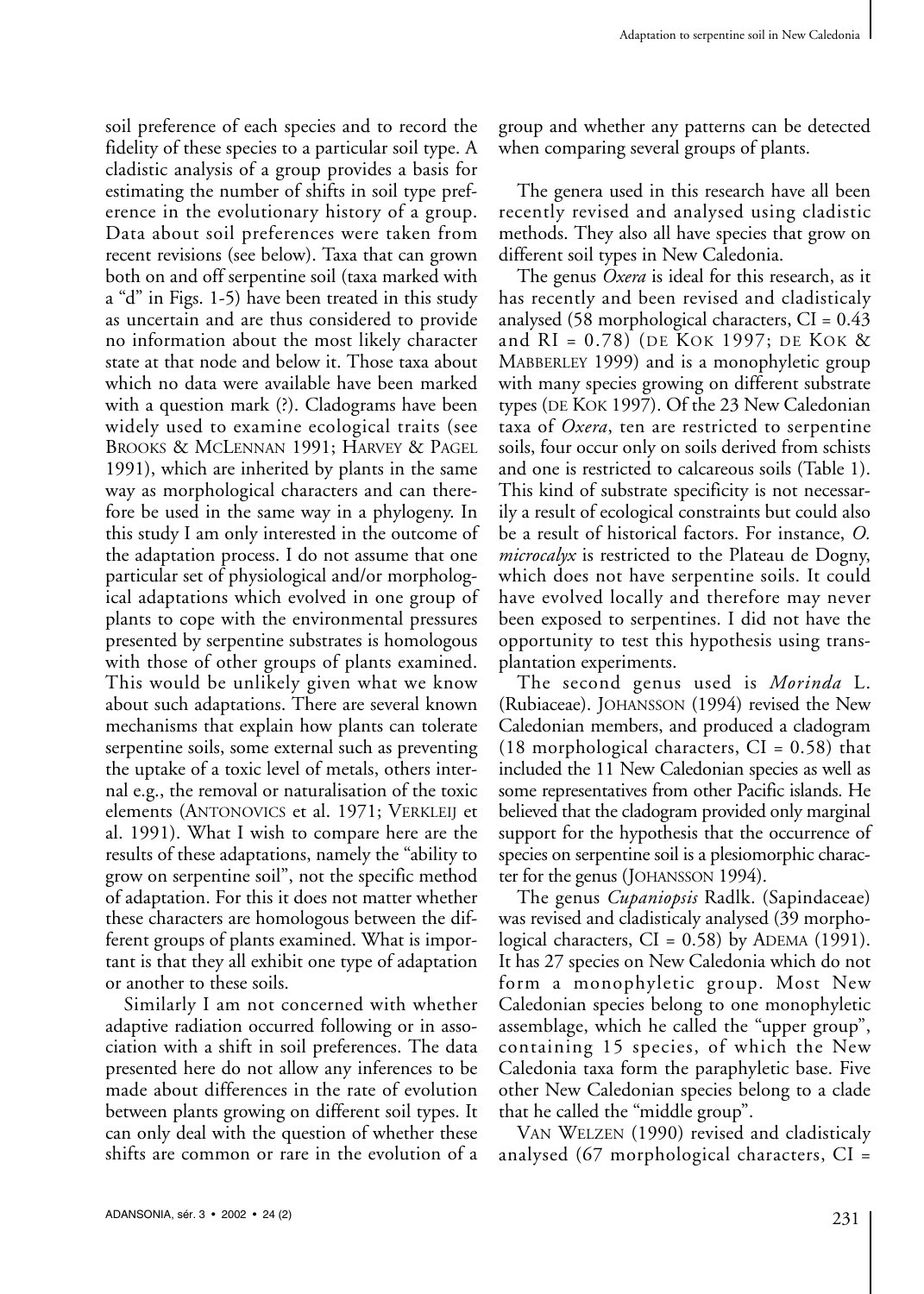| Oxera species                                   | <b>Serpentine</b> | Soils derived<br>from schists | <b>Calcareous</b> | Other |
|-------------------------------------------------|-------------------|-------------------------------|-------------------|-------|
| O. baladica Vieill. subsp. baladica             | M                 | P                             | P                 |       |
| O. baladica subsp. nuda (Virot) de Kok          | X                 |                               |                   |       |
| O. balansae Dubard                              |                   |                               | X                 |       |
| O. brevicalyx (Mold.) de Kok                    | X                 |                               |                   |       |
| O. coriacea Dubard                              | X                 |                               |                   |       |
| O. coronata de Kok                              |                   | X                             |                   |       |
| O. crassifolia Virot                            | X                 |                               |                   |       |
| O. glandulosa Vieill.                           | X                 |                               |                   |       |
| O. gmelinoides S. Moore                         | X                 |                               |                   |       |
| O, inodora de Kok                               | P                 | ?                             | ?                 | ?     |
| O. macrocalyx Dubard subsp. macrocalyx          | P                 | P                             | P                 | P     |
| O. macrocalyx subsp. sororia (Däniker) de Kok   | X                 |                               |                   |       |
| O. microcalyx Guillaumin                        |                   | X                             |                   |       |
| O. morierei Vieill.                             | P                 | M                             |                   |       |
| O. oreophila Guillaumin                         | X                 |                               |                   |       |
| O. palmatinervia Dubard                         | X                 |                               |                   |       |
| O. pulchella Labill. subsp. pulchella           |                   | X                             |                   |       |
| O. pulchella subsp. grandiflora (Dubard) de Kok |                   | P                             | P                 |       |
| O. robusta Vieill.                              | P                 | P                             | P                 |       |
| O. rugosa Guillaumin                            | X                 |                               |                   |       |
| O. sessilifolia Dubard                          |                   | X                             |                   |       |
| O. subverticillata Vieill.                      | P                 | M                             |                   |       |
| O. sulfurea Dubard                              | P                 |                               | M                 | M     |

TABLE 1. — Specificity for different soils of all New Caledonia *Oxera* taxa. M = mainly growing on this soil type, P = present on this soil type,  $X =$  only growing on this soil type.

0.50) the genus *Guioa* Cav. (Sapindaceae). It has nine species in one clade on New Caledonia.

The terrestrial orchid genus *Acianthus* R. Br. has been revised and cladisticly analysed (30 morphological characters,  $CI = 0.82$ ) by KORES (1995). The 14 species which grow on New Caledonia belong to two separate monophyletic groups, containing six and eight species respectively.

## **RESULTS**

In Fig. 1, the cladogram of *Oxera* (with the exception of *O. vanuatuensis* de Kok, a non-New Caledonian species) is presented. The sister group, *Faradaya* F. Muell., only grows on nonserpentine soil. The most parsimonious mapping of the substrate preference character would be to regard the ability to grow on serpentine soil as the plesiomorphic state. There would then have to be four reversals, one in the *O. pulchella* clade (*O. balansae, O. pulchella* subsp*. pulchella* and *O. pulchella* subsp*. grandiflora*) and one each for *O. coronata*, *O. microcalyx* and *O. sessilifolia*.

The cladogram of *Morinda* presented in Figs. 2A & B shows that the New Caledonian species do not form a monophyletic group. Of the 16 species represented, nine can grow on serpentine soil (six exclusively) and seven grow on other substrates. Two equally parsimonious solutions are possible in this group. One is to regard the ability to grow on serpentine soils as plesiomorphic, with four secondary losses of the character (Fig. 2A). The other is to consider the ability to grow on serpentine soil as a synapomorphy in *M. kanalensis* and *M. myrtifolia* and in the *M. glaucescens* group, with secondary loss in *M. phyllireoides* and *M. bucidifolia* (Fig. 2B).

The relevant parts of the cladogram of *Cupaniopsis* are depicted in Fig. 3. The "Upper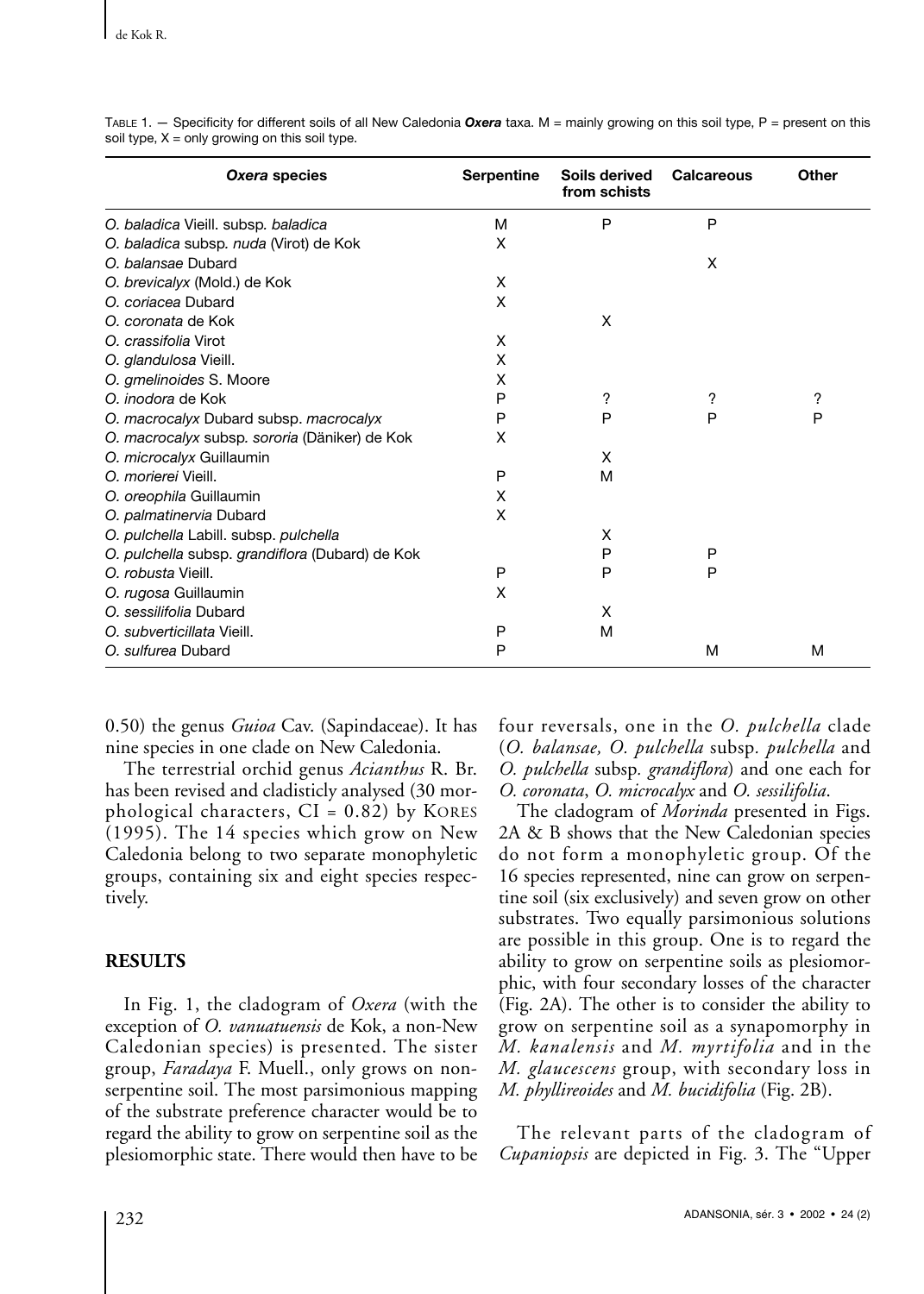

Fig. 1. - Simplified cladogram of Oxera (modified from DE KOK 1997), showing soil preferences.  $d =$  diverse soil preference, serpentine and non serpentine; s = strict soil preference: serpentine; n = strict soil preference: non serpentine; ? = soil preference unknown.  $\blacksquare$  = Shift to ability to grow on serpentine; X = shift from ability to grow on serpentine (reversal).

group" contains 17 species, of which 14 grow on New Caledonia. Of these, five are only found on serpentine soils, two only on calcareous soils and six on varying kinds of soils (including serpentine). Of the two remaining species, no information on soil preference is available. This pattern of soil preference is most parsimoniously explained by considering the ability to grow on serpentine soils as plesiomorphic, with a secondary loss in the *C. pennelii* Guillaumin clade and the Pacific clade. In the New Caledonian clade of the "middle group", the ability to grow on serpentine soil is most likely apomorphic.

The New Caledonian clade of *Guioa* is depicted in Fig. 4. It consists of nine species of which seven grow on different kinds of soil (including serpentine), and two on non-serpentine soils. In this case, the most parsimonious explanation for the character distribution is that the ability to grow on serpentine soils is plesiomorphic, with one reversal in *G. crenulata* and one in *G. fusca*.



Fig. 2. — Cladogram of *Morinda* (modified from JOHANSSON 1994), showing soil preferences as in Fig. 1. **A**, version with ability to grow on serpentine soil as plesiomorphic; **B**, version with ability to grow on serpentine soils apomorphic.

In *Acianthus* sect. *Macropetalus* (Fig. 5A) four species can grow on serpentine soil, of which one is restricted to it. *Acianthus* sect. *Univiscidiatus* (Fig. 5B) includes six species that can grow on serpentines, of which four exclusively grow on these soils. One species does not occur on serpentine soil and the soil preference is unknown in the last species. In both groups the most parsimonious explanation for the observed character distribution is that the ability to grow on serpentine soils is plesiomorphic.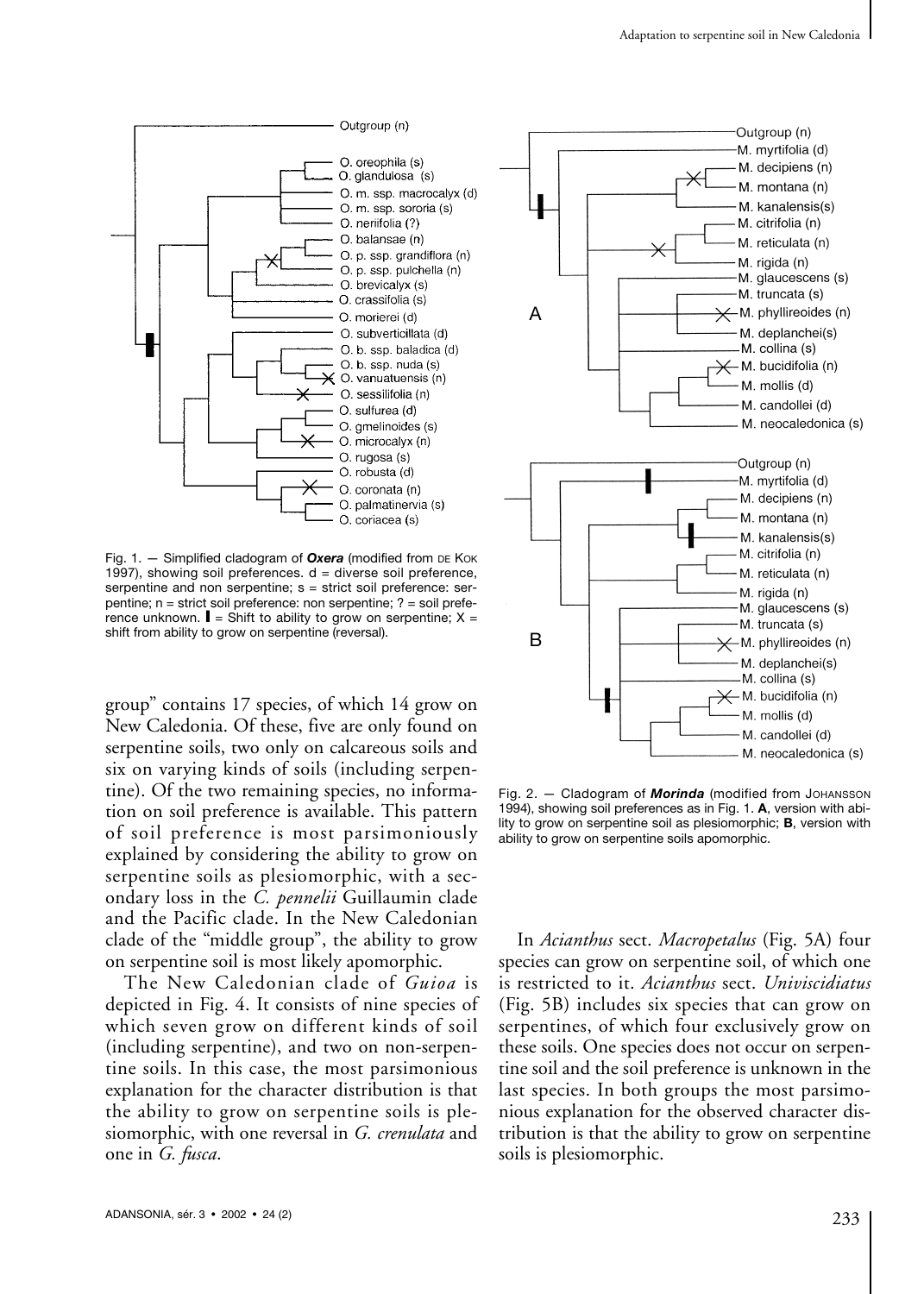

part of middle group

Fig. 3. - **Cupaniopsis** (modified from ADEMA 1991), showing soil preferences as in Fig. 1.

### **DISCUSSION**

In the minds of some botanists serpentine soils seem to possess almost magical properties. Not only are they said to preserve in isolation so called "primitive" taxa, they can at the same time act as an evolutionary laboratory. This paradox seems to be based on two different views of the ability of plants to adapt to serpentine. The first is held by those who are more concerned with vegetation patterns or with the results of the adaptation process (biogeographers). Their general view is that plants do not "easily" adapt to living on serpentine soils, and that adaptation events will thus be rare in the history of a particular group. The second view is largely expressed by people who work at the population level, who hold that plants can "easily" adapt to serpentine soils, and



Fig. 4. — *Guioa* (WELZEN 1990), showing soil preferences as in Fig. 1.

can do so in a very short time span. In fact, the discovery of populations of common European plants growing on the slag heaps from metal mines, and which have developed a tolerance to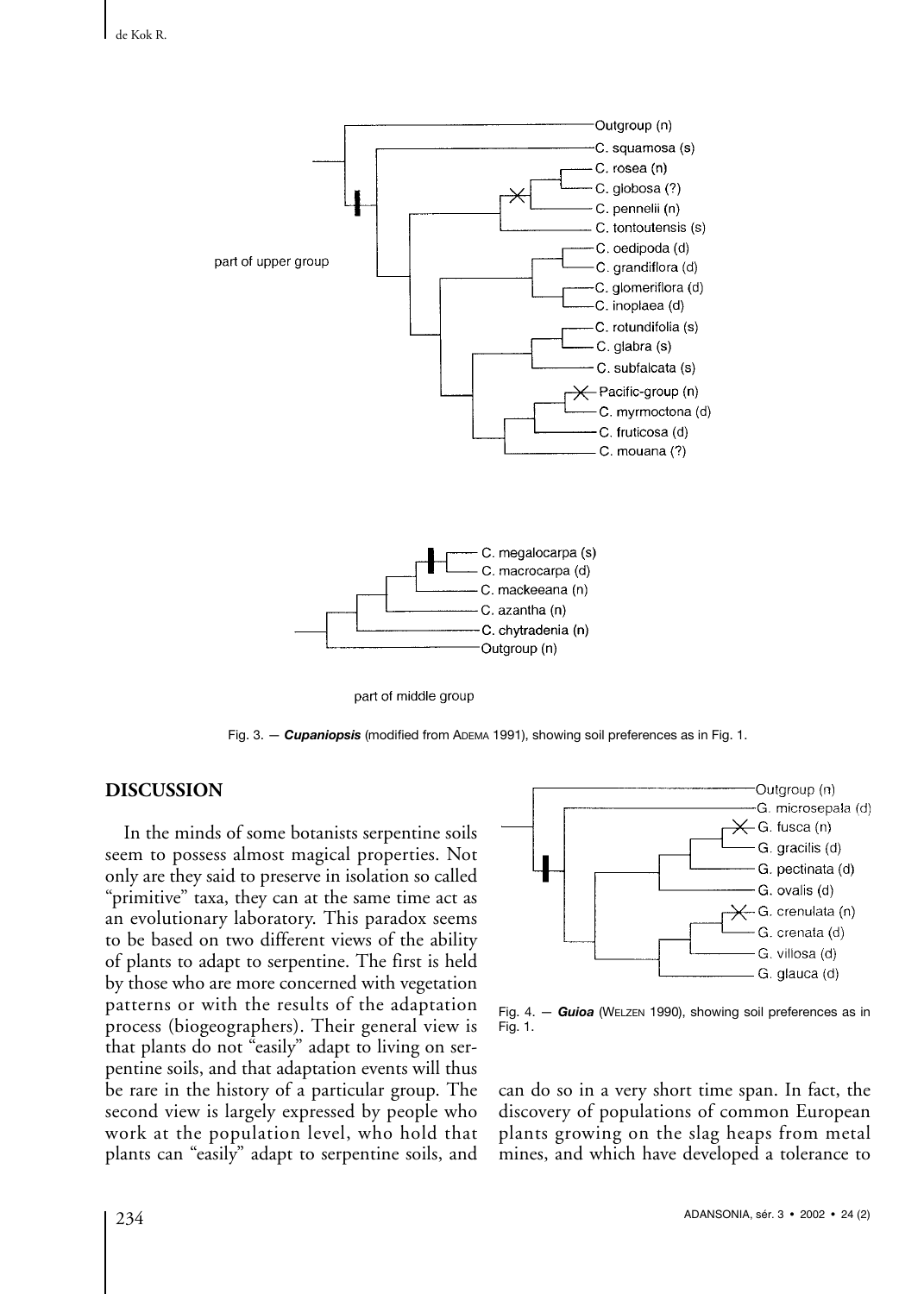

Fig. 5. — Modified from VAN KORES 1995, showing soil preferences as in Fig. 1. **A**, *Acianthus* sect. *Macropetalus*; **B**, *Acianthus* sect. *Univiscidiatus.*

heavy metals in the serpentine-like soil, is one of the best documented cases of evolution in action (ANTONOVICS et al*.* 1971).

When workers try to explain the high level of phanerogam diversity of areas such as New Caledonia, they often invoke arguments that are taken from both of these views. The resulting explanations are therefore often in conflict with one another.

In the genera examined here, the ability to grow on serpentine soil is most parsimoniously regarded as a plesiomorphic character in six groups (*Oxera*, *Guioa* and in the two clades each in *Cupaniopsis* and *Acianthus*). In *Morinda* both hypotheses appear to be equally parsimonious. The clade comprising the "middle group" of *Cupaniopsis* is the only case where treating the ability to grow on serpentines as the apomorphic state is more parsimonious. It is surprising to find that this character seems to be plesiomorphic in

clades of such diverse families as Labiatae, Rubiaceae*,* Sapindaceae and Orchidaceae. Other independent studies of some taxa (Liliaceae s.l., Linaceae and Cruciferae) from serpentine areas of Europe and North America also show that the ability to grow on these substrates is either plesiomorphic and/or very homoplasious (FIEDLER 1992; MAYER & SOLTIS 1994; PROCTOR 1999). It seems that this adaptive shift is either common in plants and/or that a great number of groups representing many families are pre-adapted to growing on serpentines. This is in line with the ideas of JAFFRÉ et al. (1987), who proposed that the flora on serpentines in New Caledonia is derived in part from early pre-adapted pioneer species. These species were adapted to grow on soils derived from substrates such as schists, which have some chemical characteristics in common with highly weathered serpentine soils, or in some cases the pioneers evolved from species which were already adapted to serpentine soils.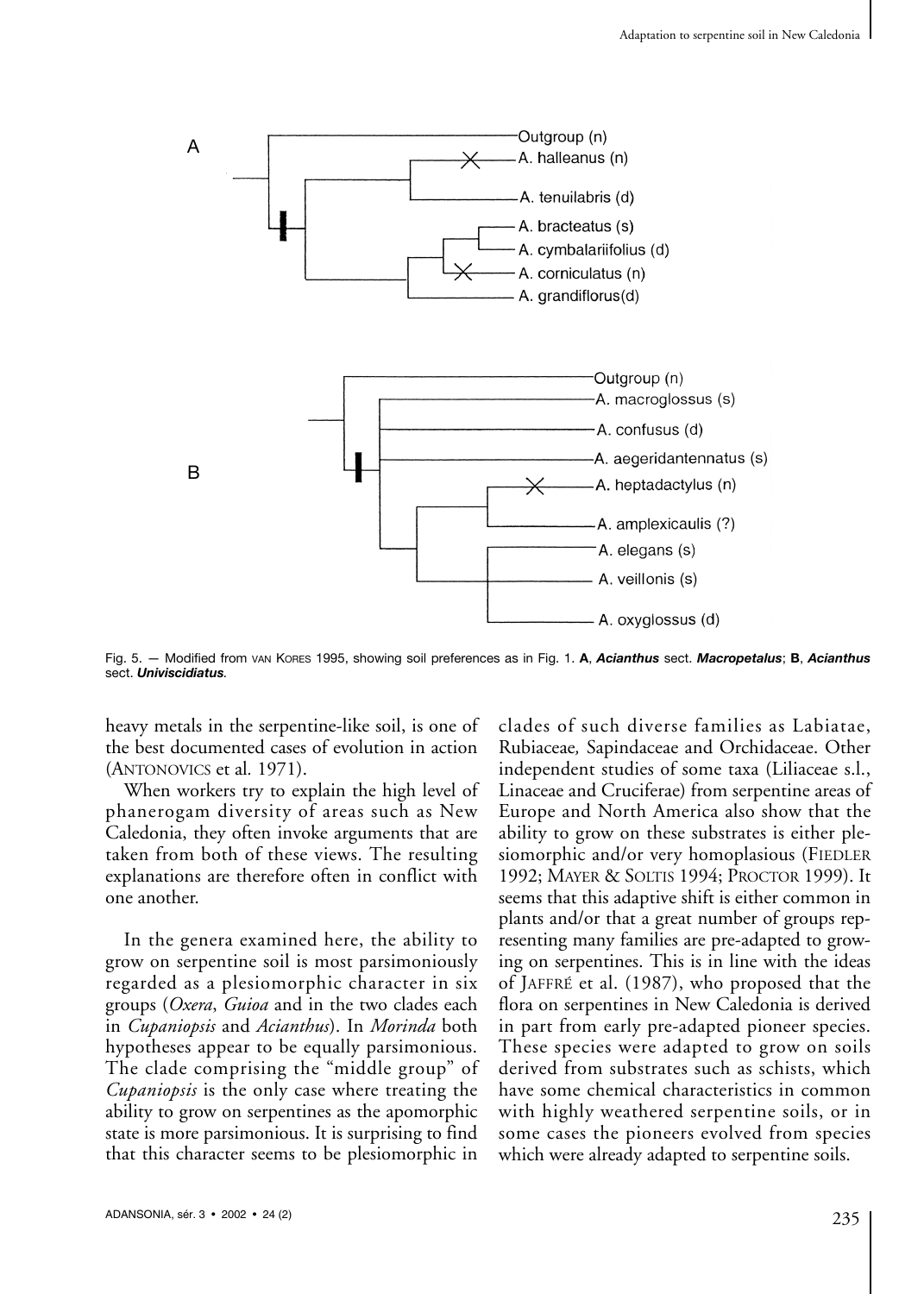Another possible explanation for the plesiomorphic nature of the ability to grow on serpentine soils involves the geological history of New Caledonia. Almost the entire island was covered with a sheet of ultramafic rock about 30 million years ago (see LOWRY 1998). If there were plant-life on the island, then most species would have grown on serpentine soils. When, as a result of erosion, more non-serpentine substrate became available, which must then have been colonised partly from the serpentine areas. The idea presented by MORAT et al*.* (1984) that parts of the pre-Eocene flora possibly survived in the few areas of non-serpentine substrate available to them is interesting. If any pre-Eocene elements survived off the serpentine substrate, then the ability to grow on serpentines must be either absent or apomorphic in those groups. Some genera used in this study (*Cupaniopsis* and *Guioa*) are likely to be of Gondwanan origin and could well have been present on the island when it broke away from Gondwana (ADEMA 1991; VAN WELZEN 1990) and thus when it was subsequently covered over by ultramafic rock. For two out of three of the New Caledonian clades studied, however, the ability to grow on serpentine soil is plesiomorphic, which makes it more likely that, if they were present on the island at that time, they survived on the serpentine part of the island.

If plants can "easily" adapt to serpentines, then one could argue that the species level may not be the most appropriate one at which to examen this adaptation. Analysis of a highly homoplasious character at too high a taxonomic level causes it to appear to be plesiomorphic. In the genus *Oxera,* there is some indication that this is the case. Of the 23 taxa in New Caledonian, only 15 grow on a single soil type, whereas the eight others occur on various types, some primarily on one specific soil type, but others on various substrates in some parts of their range. Two examples are *O. baladica*, subsp. *baladica* which usually grows only on serpentine soils, but is also found on other substrates on the geologically very complex Mt. Koghi; and *O. sulfurea*, which normally does not grow on serpentine soils, but is sometimes found on them on the Plaine des Lacs. However, if the species level is

not appropriate to study the evolutionary history of this character, then adaptation to serpentine soils must be very homoplasious.

## **CONCLUSIONS**

How common or rare is a shift in soil preference (from non-serpentine to serpentine or vice versa) within a group of endemic New Caledonian plant clades? Although shifts from non-serpentines to serpentine soils appear to be relatively common in the studied clades, the reverse is less so. This mainly reflects the fact that the character (the ability to grow on serpentine soil) is plesiomorphic for most groups (five out of six of the clades examined), suggesting that some form of pre-adaptation within these diverse plant groups seems likely. This begs the question whether there are any plant groups that are not pre-adapted and are therefore absent from serpentine areas. If so, there should be a difference in floristic composition between serpentine and non-serpentine areas on New Caledonia. However, MORAT et al. (1984, 1986) have shown that the floristic affinities of both areas with neighbouring landmasses are very similar.

The hypothesis that an adaptive shift to growing on serpentine soil is a common event best fits the present data. For one, it is in line with what is known about this kind of adaptation from populations found on mine sites in the Northern Hemisphere (ANTONOVICS et al*.* 1971). It would also explain why serpentine and non-serpentine areas on New Caledonia have very similar floristic composition and relationships with possible source areas (MORAT et al. 1984, 1986). It would also be consistent with the anecdotal evidence within *Oxera,* where many species have their main distribution on non-serpentines, but some populations are also known to grow on serpentine substrates (see Table 1). In order to distinguish between these two hypotheses (pre-adaptation or frequent adaptive shifts) more research on New Caledonia is needed.

Whatever the explanation behind the patterns observed on the cladograms presented here (preadaptation or homoplasy), this research does not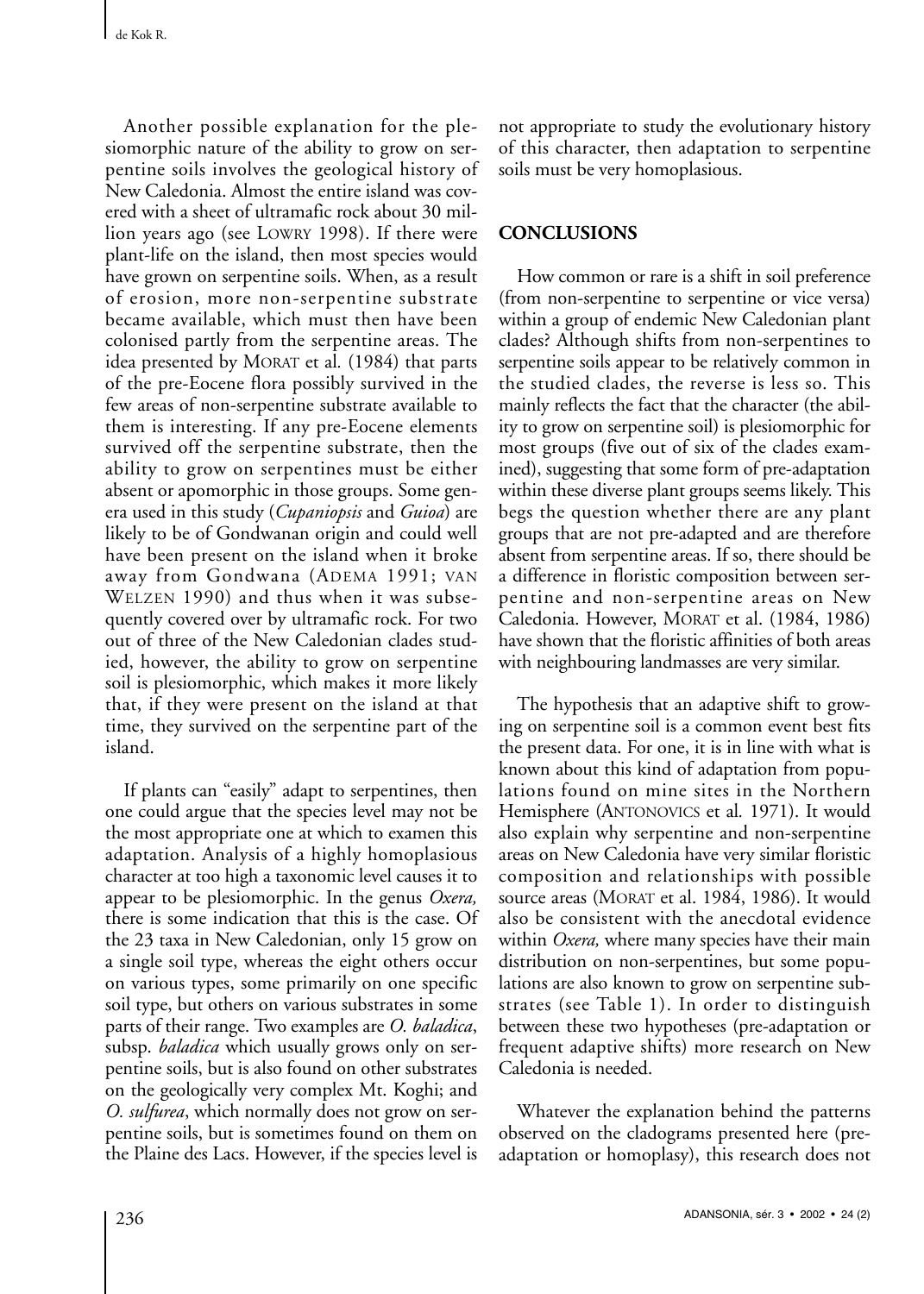support the idea that serpentine soils can provide protection to (primitive) taxa growing on serpentine soils from direct competition of invading (advanced) ones. If a great number of plant groups are pre-adapted or can readably adapt to growing on serpentine soils, then over time serpentine soils can and will be colonised successively by new groups which would bring them in direct competition with those established earlier.

#### **Acknowledgments**

I am grateful to Dr. A. PATON, Dr. D.J. MAB-BERLEY, A. MONRO, Dr. M. CRISP and three anonymous reviewers for their comments on earlier versions of this manuscript; to Dr. T. JAFFRÉ, Mr. B. SUPRIN and Mr. J.-M. VEILLON for their help during fieldwork in New Caledonia. The author was supported by a grant from the EC Human Capital and Mobility Network Programme, Cooperative Network in the Botanical Diversity of the Indo-Pacific Region, which is gratefully acknowledged.

#### REFERENCES

- ADEMA F.A.C.B. 1991. *Cupaniopsis Radlk. (Sapindaceae) A monograph.* Rijksherbarium/Hortus Botanicus, Leiden.
- AITCHISON J.C., CLARKE G.L., MEFFRE S. & CLUZEL D. 1995. — Eocene arc-continent collision in New Caledonia and implications for regional southwest Pacific tectonic evolution. *Geology* 23: 161-164.
- ANTONOVICS J., BRADSHAW A.D. & TURNER R.G. 1971. — Heavy metal tolerance in plants. *Adv. Ecol. Res.* 7: 1-85.
- BROOKS D.R. & MCLENNAN D.A. 1991. *Phylogeny, Ecology, and Behavior.* University of Chicago Press, Chicago.
- CARLQUIST S. 1965. *Island life, A natural history of the islands of the world.* Natural History Press, New York.
- CARLQUIST S. 1974. *Island biology.* Columbia University Press, New York.
- FIEDLER P.L. 1992. Cladistic test of the adaptational hypothesis for serpentine endemism: 421- 434, in BAKER A.J.M., PROCTOR J. & REEVES R.D. (eds.), *The Vegetation of Ultramafic (Serpentine) Soils.* Intercept, Andover.
- HARVEY P.H. & PAGEL M.D. 1991. *The Comparative Method in Evolutionary Biology*. Oxford University Press, Oxford/New York/Tokyo.
- HOLLOWAY J.D. 1979. *A survey of the Lepidoptera, biogeography and ecology of New Caledonia.* Series Entomologica 13.
- DE KOK R.P.J. 1997. *The biology and systematics of Oxera*, *Faradaya and Hosea (Labiatae)*. D. Phil. thesis, University of Oxford; copies at L, K, OXF & NSW.
- DE KOK R.P.J. & MABBERLEY D.J. 1999. A synopsis of *Oxera* Labill. (Labiatae). *Kew Bull.* 54: 265- 300.
- JAFFRÉ T., MORAT Ph., VEILLON J.-M. & MACKEE H.S. 1987. — Changements dans la végétation de la Nouvelle-Calédonie au cours du Tertiaire: la végétation et la flore des roches ultrabasiques. *Bull. Mus. Natl. Hist. Nat., B, Adansonia* 4: 365-391.
- JAFFRÉ T. 1992. Floristic and ecological diversity of the vegetation on ultramafic rocks in New Caledonia: 101-107, in BAKER A.J.M., PROCTOR J. & REEVES R.D. (eds.), *The Vegetation of Ultramafic (Serpentine) Soils*. Intercept, Andover.
- JOHANSSON J.J. 1994. The genus *Morinda* (Morindeae, Rubioideae, Rubiaceae) in New Caledonia: taxonomy and phylogeny. *Opera Bot.* 122: 5-67.
- KORES P.J. 1995. A systematic study of the genus *Acianthus* (Orchidaceae: Diurideae). *Allertonia* 7: 87-220.
- LOWRY II P.P. 1991. Evolutionary patterns in the flora and vegetation of New Caledonia: 373-379, in DUDLEY E.C. (ed.), *The Unity of evolutionary biology*. Dioscorides Press, Portland, Oregon.
- LOWRY II P.P. 1998. Diversity, endemism, and extinction in the flora of New Caledonia: a review: 181-206, in PENG C.I. & LOWRY II P.P. (eds.), *Proc. Intl. Symposium on Rare, Threatened and Endangered Floras of Asia and the Pacific*. Academia Sinica, Taipei, Taiwan.
- MAYER M.S. & SOLTIS P.S. 1994. The evolution of serpentine endemics: a chloroplast DNA phylogeny of the *Streptanthus glandulosus* complex (Cruciferae). *Syst. Bot.* 19: 557-574.
- MEYERS N., MITTERMEIER R.A., MITTERMEIER C.G., DA FONSECA G.A.B. & KENT J. 2000. — Biodiversity hotspots for conservation priorities. *Nature* 403: 853-858.
- MORAT Ph. 1993a. The terrestrial biota of New Caledonia. *Biodiversity Letters* 1: 69-71.
- MORAT Ph. 1993b. Our knowledge of the flora of New Caledonia: endemism and diversity in relation to vegetation types and substrates. *Biodiversity Letters* 1: 72-81.
- MORAT Ph., JAFFRÉ T. & VEILLON J.-M. 2001. The flora of New Caledonia's calcareous substrates. *Adansonia*, sér. 3, 23: 109-127.
- MORAT Ph., VEILLON J.-M., MACKEE H.S. 1984. Floristic relationships of New Caledonian rain forest phanerogams: 71-128, in RADOVSKY T., RAVEN P. & SOHMER S. (eds.), *Biogeography of the Tropical Pacific*. Bernice P. Bishop Museum Special Publication 72. Hawaii.
- MORAT Ph., JAFFRÉ T., VEILLON J.-M. & MACKEE H.S. 1986. — Affinités floristiques et considérations sur l'origine des maquis miniers de la Nouvelle-